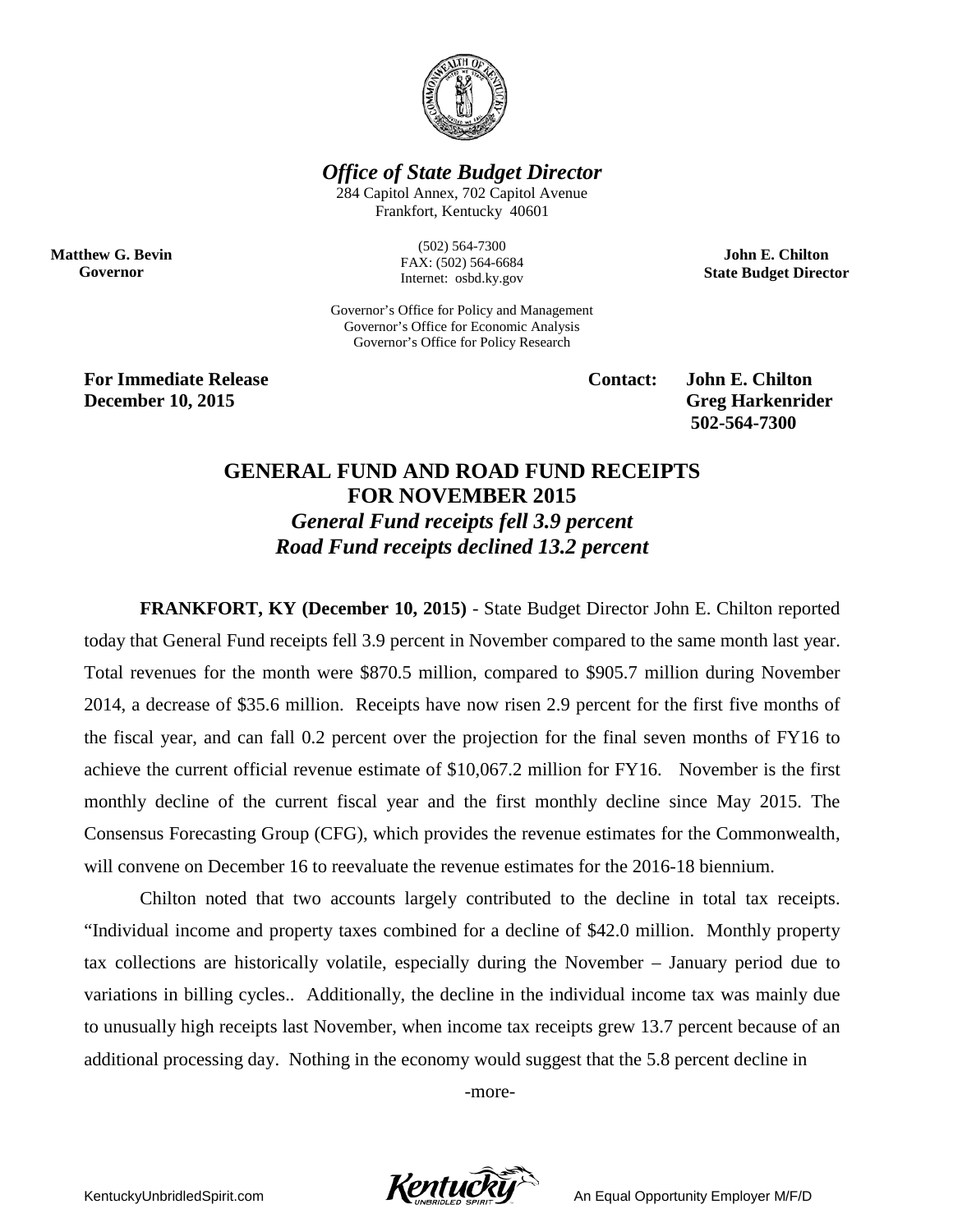November's individual income tax was indicative of underlying weakness in employment or wages in Kentucky."

Among the major accounts:

- Corporation income tax receipts increased \$1.6 million in November. Receipts year-to-date have increased 3.1 percent.
- Individual income tax collections fell 5.8 percent due primarily to declines in withholding collections and balances on net returns. Through the first five months of FY16, individual income tax collections have increased 3.4 percent.
- Sales and use tax receipts increased 3.8 percent in November and have grown 6.0 percent for the year.
- Property tax collections fell 12.4 percent for the month and have fallen 3.6 percent year-todate. Timing issues continue to affect property tax collections as public service company collections declined sharply.
- Cigarette tax receipts grew 6.5 percent in November and are up 1.9 percent for the first five months of the fiscal year. This growth may be due to higher tobacco sales in Northern Kentucky resulting from Ohio's recent increase in tobacco taxes.
- Coal severance tax receipts declined 20.5 percent in November and are down 23.3 percent year-to-date.
- Lottery receipts fell 2.6 percent for the month but are up 2.0 percent for the year.

Road Fund receipts for November totaled \$112.5 million, a 13.2 percent decrease from November 2014 levels. Year-to-date Road Fund receipts have fallen 7.2 percent. Based on collections through the first five months, Road Fund receipts must increase 9.2 percent over the CFG's current estimate of FY16 receipts (\$1,558.4 million).

Motor fuels tax receipts decreased 16.9 percent in November and have declined by an identical amount over the first five months of the fiscal year. Lower fuel prices have resulted in lower tax revenue because these taxes are based on a percentage of wholesale fuel prices.

-30-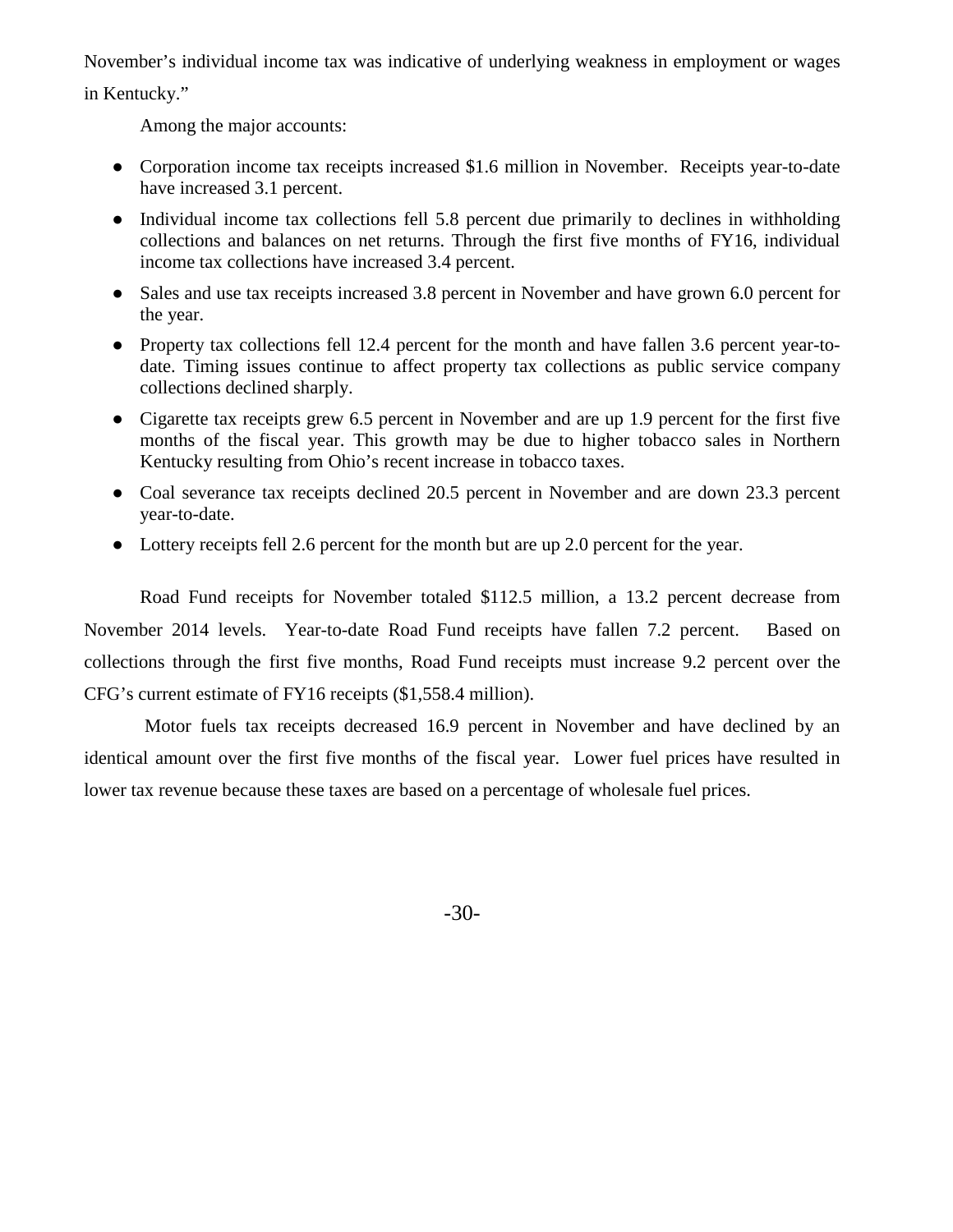## KENTUCKY STATE GOVERNMENT REVENUE 1. GENERAL FUND REVENUE

|                                                                |                | <b>NOVEMBER</b> |                    | <b>JULY THROUGH NOVEMBER</b> |                         |                    |
|----------------------------------------------------------------|----------------|-----------------|--------------------|------------------------------|-------------------------|--------------------|
|                                                                | 2015           | 2014            | % Change           | FY 2016                      | FY 2015                 | % Change           |
| TOTAL GENERAL FUND                                             | \$870,511,213  | \$905,661,417   | $-3.9%$            | \$4,073,556,358              | \$3,959,770,516         | 2.9%               |
| <b>Tax Receipts</b>                                            | \$825,913,226  | \$859,329,035   | $-3.9%$            | \$3,920,724,024              | \$3,802,481,268         | 3.1%               |
| Sales and Gross Receipts                                       | \$317,321,738  | \$305,434,041   | 3.9%               | \$1,678,375,682              | \$1,587,429,961         | 5.7%               |
| <b>Beer Consumption</b>                                        | 506,843        | 475,178         | 6.7%               | 2,936,836                    | 2,696,520               | 8.9%               |
| <b>Beer Wholesale</b>                                          | 4,825,414      | 4,625,961       | 4.3%               | 28,114,106                   | 25,746,553              | 9.2%               |
| Cigarette                                                      | 16,301,297     | 15,312,159      | 6.5%               | 95,627,819                   | 93,855,089              | 1.9%               |
| <b>Distilled Spirits Case Sales</b>                            | 12,372         | 11,988          | 3.2%               | 58,786                       | 54,623                  | 7.6%               |
| <b>Distilled Spirits Consumption</b>                           | 1,139,889      | 1,115,703       | 2.2%               | 5,479,842                    | 5,168,320               | 6.0%               |
| <b>Distilled Spirits Wholesale</b>                             | 3,559,474      | 3,278,883       | 8.6%               | 16,406,862                   | 14,702,321              | 11.6%              |
| <b>Insurance Premium</b>                                       | 0              | 93,395          | $-100.0%$          | 45,779,468                   | 44,697,793              | 2.4%               |
| Pari-Mutuel                                                    | 336,462        | 278,770         | 20.7%              | 1,517,203                    | 1,184,014               | 28.1%              |
| Race Track Admission                                           | 700            | 14,426          | $-95.1%$           | 119,654                      | 97,561                  | 22.6%              |
| Sales and Use                                                  | 281,963,741    | 271,512,816     | 3.8%               | 1,438,313,315                | 1,356,303,939           | 6.0%               |
| Wine Consumption                                               | 255,576        | 244,832         | 4.4%               | 1,206,422                    | 1,181,891               | 2.1%               |
| Wine Wholesale                                                 | 1,484,339      | 1,391,852       | 6.6%               | 6,830,769                    | 6,386,795               | 7.0%               |
| <b>Telecommunications Tax</b><br><b>Other Tobacco Products</b> | 5,144,038      | 5,191,276       | $-0.9%$            | 26,860,811<br>9,117,776      | 26,059,926<br>9,293,616 | 3.1%<br>$-1.9%$    |
|                                                                | 1,791,593<br>0 | 1,886,801<br>0  | $-5.0%$            |                              |                         |                    |
| Floor Stock Tax                                                |                |                 | ---                | 6,012                        | 1,001                   | 500.3%             |
| License and Privilege                                          | \$21,182,978   | \$26,752,859    | $-20.8%$           | \$141,057,371                | \$166,061,767           | $-15.1%$           |
| Alc. Bev. License Suspension                                   | 32,700         | 21,400          | 52.8%              | 223,725                      | 194,480                 | 15.0%              |
| Coal Severance                                                 | 12,384,701     | 15,575,170      | $-20.5%$           | 62,161,726                   | 81,003,992              | $-23.3%$           |
| <b>Corporation License</b>                                     | 5,402<br>995   | 172,145         | -96.9%<br>$-52.7%$ | 30,683                       | 282,792                 | $-89.2%$<br>619.6% |
| Corporation Organization<br>Occupational Licenses              | 12,772         | 2,105<br>5,128  | 149.1%             | 91,685<br>76,341             | 12,741<br>64,915        | 17.6%              |
| Oil Production                                                 | 445,545        | 1,386,002       | $-67.9%$           | 2,507,074                    | 5,760,429               | $-56.5%$           |
| Race Track License                                             | 0              | 4,900           | $-100.0%$          | 160,000                      | 130,775                 | 22.3%              |
| <b>Bank Franchise Tax</b>                                      | 1,146,910      | 31,064          | 3592.1%            | 462,863                      | (139, 291)              | $---$              |
| Driver License Fees                                            | 54,348         | 63,892          | $-14.9%$           | 282,634                      | 305,962                 | $-7.6%$            |
| <b>Minerals Severance</b>                                      | 1,741,860      | 1,939,430       | $-10.2%$           | 8,906,505                    | 7,905,985               | 12.7%              |
| Natural Gas Severance                                          | 759,431        | 1,456,213       | $-47.8%$           | 3,561,117                    | 7,797,723               | $-54.3%$           |
| <b>Limited Liability Entity</b>                                | 4,598,315      | 6,095,413       | $-24.6%$           | 62,593,018                   | 62,741,264              | $-0.2%$            |
| Income                                                         | \$321,470,410  | \$339,216,356   | $-5.2%$            | \$1,823,877,143              | \$1,763,652,985         | 3.4%               |
| Corporation                                                    | 4,676,746      | 3,060,463       | 52.8%              | 129,156,379                  | 125,299,912             | 3.1%               |
| Individual                                                     | 316,793,664    | 336, 155, 893   | $-5.8%$            | 1,694,720,764                | 1,638,353,073           | 3.4%               |
| Property                                                       | \$160,068,705  | \$182,683,661   | $-12.4%$           | \$242,685,539                | \$251,803,086           | $-3.6%$            |
| Building & Loan Association                                    | (279)          | 0               | ---                | (279)                        | (498, 150)              | $---$              |
| General - Real                                                 | 107,729,129    | 108,149,329     | $-0.4%$            | 109,943,696                  | 109,468,093             | 0.4%               |
| General - Tangible                                             | 46,922,546     | 49,643,028      | $-5.5%$            | 85,164,431                   | 95,824,056              | $-11.1%$           |
| Omitted & Delinquent                                           | 1,632,513      | 2,515,040       | $-35.1%$           | 821,743                      | 3,192,099               | $-74.3%$           |
| <b>Public Service</b>                                          | 3,221,975      | 22,049,378      | $-85.4%$           | 46,188,158                   | 42,965,968              | 7.5%               |
| Other                                                          | 562,820        | 326,886         | 72.2%              | 567,791                      | 851,020                 | $-33.3%$           |
| Inheritance                                                    | \$3,759,023    | \$3,898,559     | $-3.6%$            | \$24,312,162                 | \$23,120,102            | 5.2%               |
| Miscellaneous                                                  | \$2,110,372    | \$1,343,560     | 57.1%              | \$10,416,128                 | \$10,413,367            | 0.0%               |
| <b>Legal Process</b>                                           | 1,278,806      | 1,343,560       | $-4.8%$            | 6,250,868                    | 6,446,606               | $-3.0%$            |
| T. V. A. In Lieu Payments                                      | 848,556        | 0               | ---                | 4,179,919                    | 3,962,857               | 5.5%               |
| Other                                                          | (16,990)       | 0               |                    | (14, 659)                    | 3,904                   |                    |
| <b>Nontax Receipts</b>                                         | \$44,432,071   | \$46,514,345    | $-4.5%$            | \$149,171,398                | \$156,252,043           | $-4.5%$            |
| <b>Departmental Fees</b>                                       | 1,537,257      | 1,122,512       | 36.9%              | 6,074,249                    | 5,439,796               | 11.7%              |
| PSC Assessment Fee                                             | 1,543          | 50              | 2985.1%            | 10,867,953                   | 14,671,603              | $-25.9%$           |
| Fines & Forfeitures                                            | 1,723,544      | 1,911,645       | $-9.8%$            | 9,109,932                    | 9,531,171               | $-4.4%$            |
| Income on Investments                                          | (66, 586)      | (77, 175)       | ---                | (319, 956)                   | (296, 364)              |                    |
| Lottery                                                        | 19,000,000     | 19,500,000      | $-2.6%$            | 91,778,429                   | 90,000,000              | 2.0%               |
| Sale of NO <sub>x</sub> Credits                                | 0              | 0               | ---                | 0                            | 27,594                  | $-100.0%$          |
| Miscellaneous                                                  | 22,236,313     | 24,057,313      | $-7.6%$            | 31,660,791                   | 36,878,243              | $-14.1%$           |
| Redeposit of State Funds                                       | \$165,917      | (\$181,963)     |                    | \$3,660,935                  | \$1,037,205             | 253.0%             |